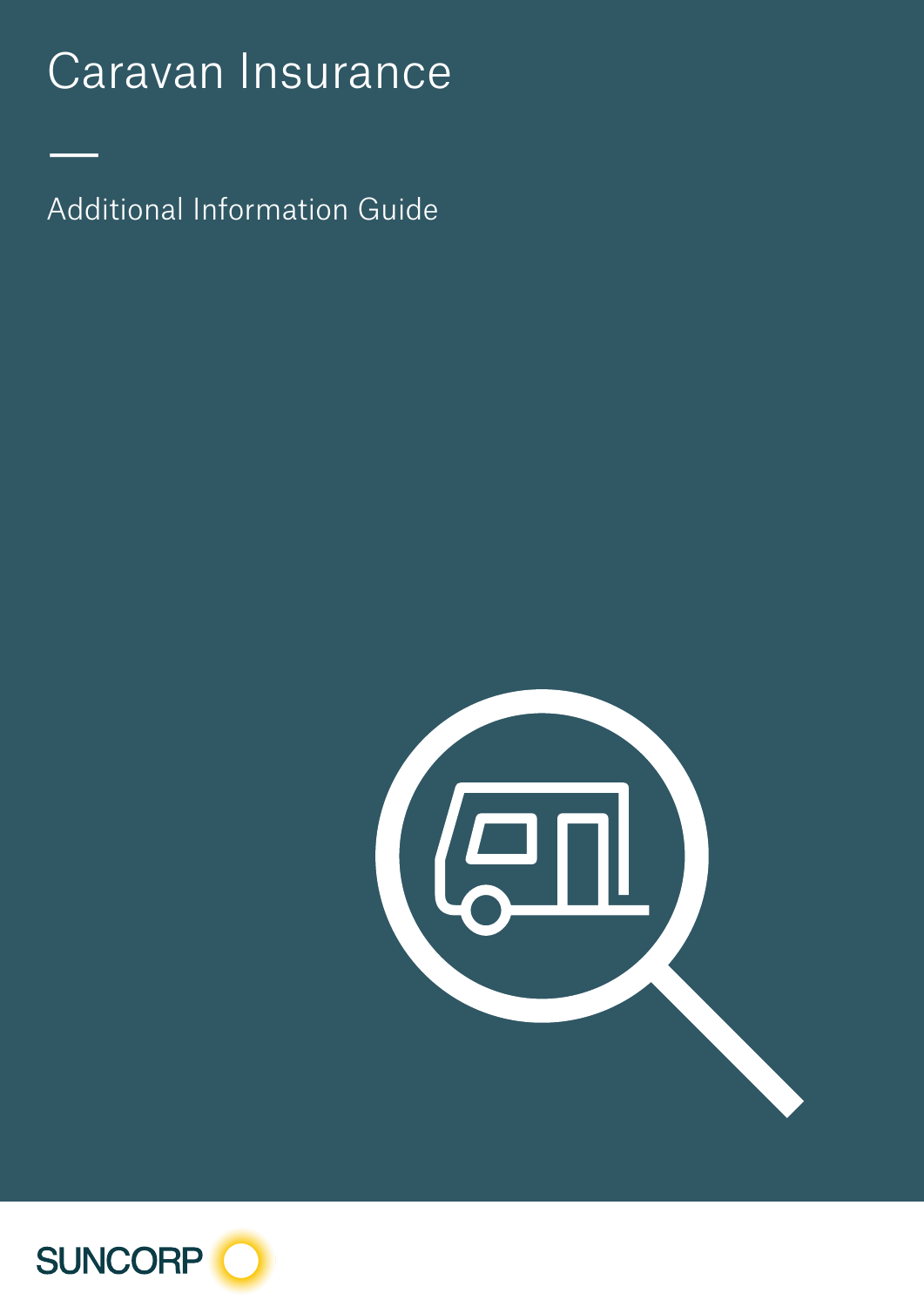This Additional Information Guide (AIG) is designed to provide you with additional information about excesses, how we calculate premiums and the discounts available under the policy. You should read this AIG together with our Suncorp Caravan Insurance Product Disclosure Statement (PDS) dated 25/11/2020.

This AIG is relevant to you if your policy has a commencement or a renewal effective date on or after 25 March 2021.

## Your excess

The excesses that apply to your policy are stated on your certificate of insurance.

## The different types of excesses are:

#### Standard excess

The standard excess is \$300.

### Voluntary excess

You can increase your standard excess by choosing a voluntary excess. Increasing the excess reduces the premium. The range of voluntary excesses we offer for our Australia wide and onsite levels of cover are between \$600 and \$1,000. If you choose a voluntary excess, this will replace the standard excess.

### Age excess

The age excess is \$400.

### Inexperienced Driver excess

The inexperienced driver excess is \$400.

Off-road excess

The off-road excess is \$200.

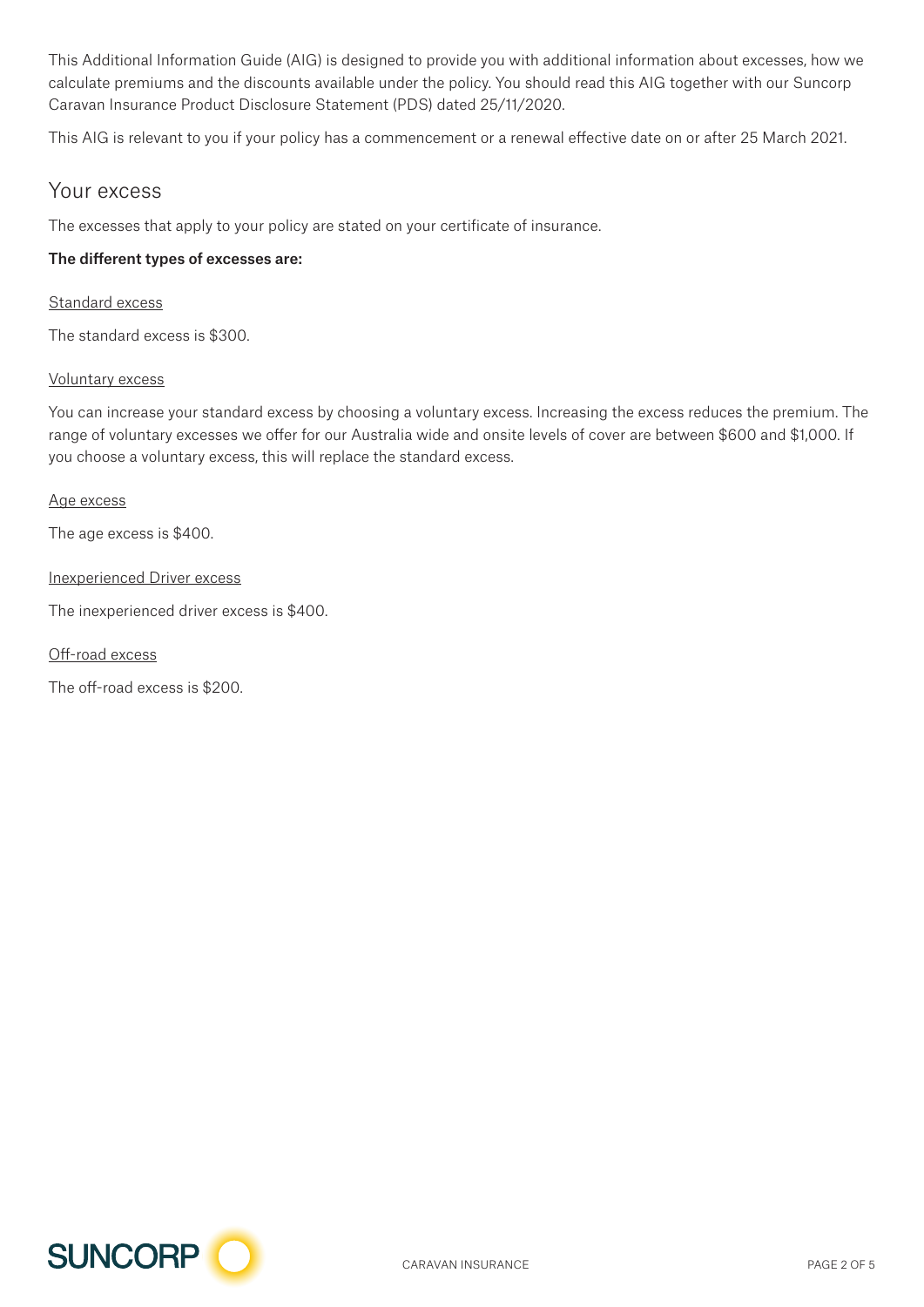## About your premium

The premium is the amount you pay us for this insurance. Your premium includes any applicable GST, stamp duty, other government charges and any levies that apply. Your certificate of insurance will show you how much you have to pay.

When we calculate your premium, there are a range of factors we take into account. The importance we place on the factors we use can change and how those factors combine to affect the premium will differ from person to person.

Each time you renew your insurance your premium is likely to change, even if your personal circumstances have not changed. This is because the premium you pay is also affected by other things including:

- the cost of claims we have paid to other customers and claims we expect to pay in the future;
- new and updated data we use to calculate your premium;
- changes in government taxes and any state or territory duties or levies;
- our expenses of doing business;
- other commercial factors.

When determining your renewal premium, we also consider how much you paid last time. As such we may limit movements up or down.

Significant factors affecting your premium include a combination of some or all of the following:

| Factor                                                       | <b>Australia wide Cover</b> | <b>Onsite Cover</b> | <b>Trailer</b> |
|--------------------------------------------------------------|-----------------------------|---------------------|----------------|
| Amount covered                                               |                             |                     |                |
| Address where caravan or trailer is normally kept or located |                             |                     |                |
| Your Age                                                     |                             |                     |                |
| Whether your caravan or trailer is financed                  |                             |                     |                |
| Year of manufacture of your caravan                          |                             |                     |                |
| Any optional covers you have chosen                          |                             |                     |                |
| Whether you choose a voluntary excess                        |                             |                     |                |

Claims on your policy will only affect your premium through changes to your No Claim Bonus.

## Paying by instalments

Your premium will be higher if you choose to pay by instalments, rather than annually.

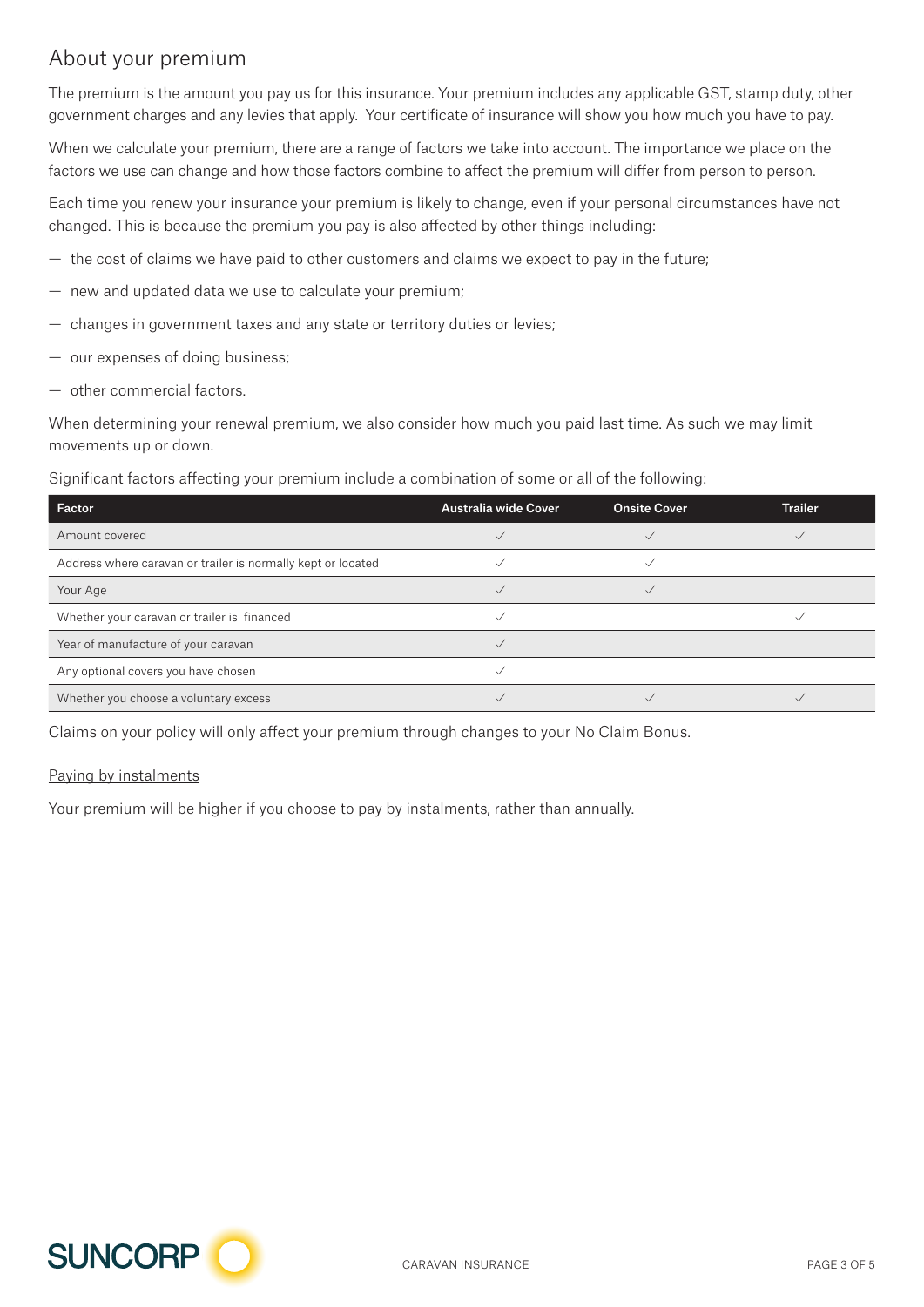## Premium discounts

Discounts are also a significant factor that can affect your premium. The premium you pay for your insurance includes any discounts we have given you.

The main discounts we offer are:

- No Claim Bonus;
- Multi-policy discount.

From time to time we might also offer discounts or some other special offers as part of a marketing campaign. If we do this, separate terms and conditions may apply and you might not be eligible for our usual discounts. The amount and type of discount offered can change or be withdrawn.

If you are eligible for more than one discount, we usually apply any subsequent discount to the already discounted premium.

### No Claim Bonus

A No Claim Bonus (NCB) is a discount that rewards you for your good claims history and applies to Australia wide cover, onsite cover and trailer cover. If you have an NCB, it is shown on your certificate of insurance.

The NCB levels are between 0% and 40%.

Your NCB will increase or stay on the maximum on renewal if you do not make a claim. Your NCB will also increase or stay on the maximum on renewal if you make a claim and:

- another person was entirely responsible for the loss or damage; and
- you tell us the at-fault person's name and address, and the registration number of their vehicle.

This discount does not apply to Optional 'Annexe' or 'Contents' cover.

For all other claims your NCB level will be reduced. The following table has examples.

| When you make a claim for                                                                                                                                                  | Does this<br>impact a NCB? |
|----------------------------------------------------------------------------------------------------------------------------------------------------------------------------|----------------------------|
| Theft or attempted theft of your caravan                                                                                                                                   | Yes                        |
| Storm, hail, flood or fire damage                                                                                                                                          | Yes                        |
| Malicious act or vandalism                                                                                                                                                 | Yes                        |
| Damage to your caravan whilst parked caused by an unidentified person or driver                                                                                            | Yes                        |
| Collision with or by an animal                                                                                                                                             | Yes                        |
| An incident where you or the person towing your caravan caused or contributed to the incident                                                                              | Yes                        |
| An incident where you prove another person was entirely at-fault and you can give us the at-fault driver's name, address<br>and the registration number of their vehicle   | <b>No</b>                  |
| An incident where you prove another person was entirely at-fault but you can't give us the at-fault driver's name, address<br>and the registration number of their vehicle | Yes                        |

| If your $\overline{\text{NCB}}$ is | For one NCB impacting claim, we reduce<br>your NCB on renewal to | For two NCB impacting claims, we<br>reduce your NCB on renewal to |
|------------------------------------|------------------------------------------------------------------|-------------------------------------------------------------------|
| 40%                                | 30%                                                              | 20%                                                               |
| 30%                                | 20%                                                              | 0%                                                                |
| 20%                                | 0%                                                               | 0%                                                                |
| 0%                                 | 0%                                                               | 0%                                                                |